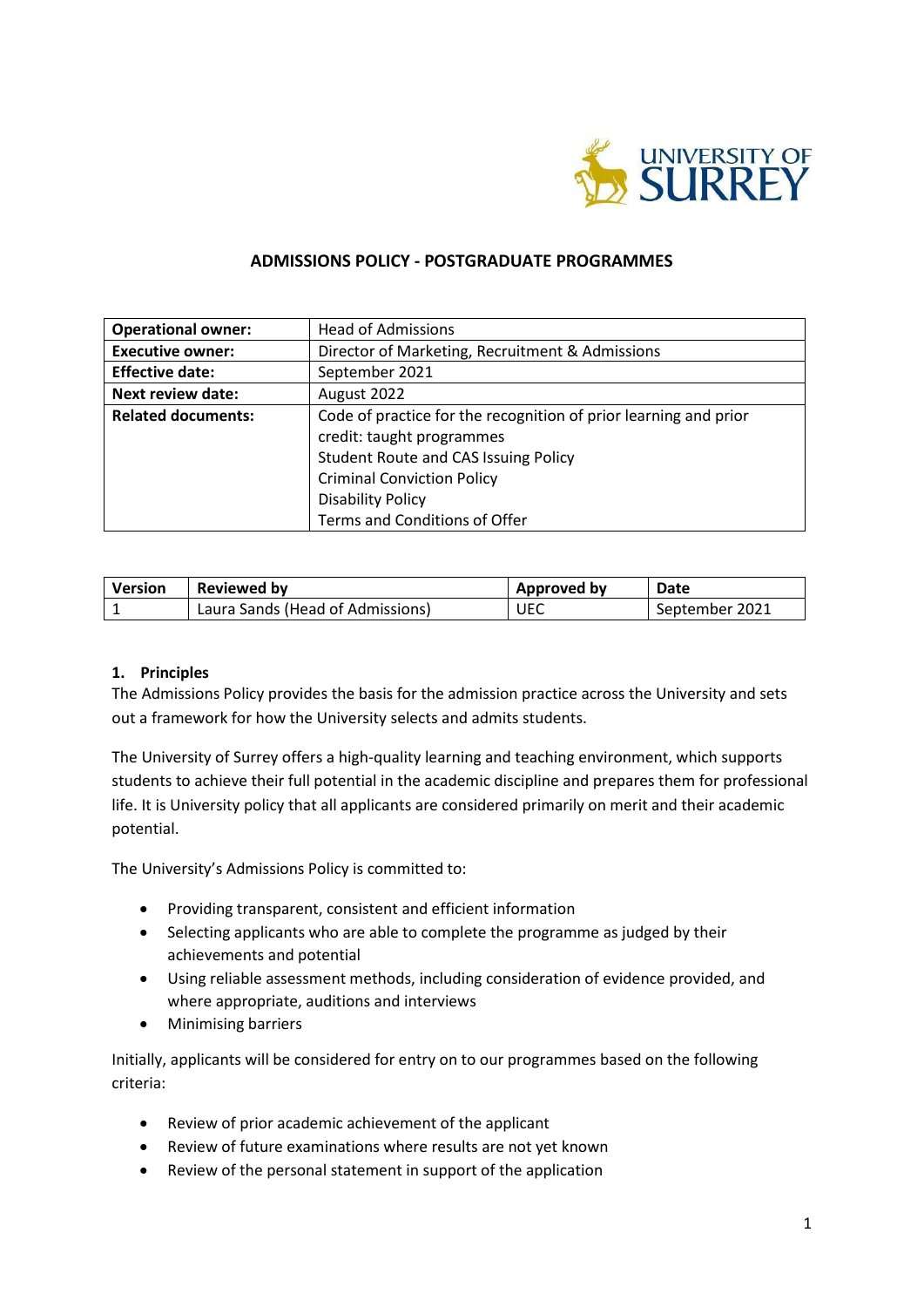- Review of the referee's assessment of an applicant's ability
- Review of relevant work experience

See Sections 3 and 4 for full details of the admissions and selection criteria.

### **2. Roles and responsibility**

The role of the University of Surrey Admissions Team is to ensure that policies and procedures are carried out in a fair and consistent way in line with relevant legislation and University strategy.

# **3. Admissions criteria**

The University Executive Board have responsibility for setting the entry criteria for the admission of students and will annually confirm the minimum entry requirements for all levels of provision. General entrance requirements, including the required minimum level of English Language proficiency, are set and reviewed by the University Admissions, Recruitment and Marketing Committee.

We update our entry requirements on an annual basis in light of changing academic requirements. Although we try not to change our entry requirements after our prospectus has been printed, occasionally late changes are made. This means that sometimes our requirements do not reflect the information published in the hard copy of our prospectus. We therefore recommend that applicants look at the information in the course listings on our online programme pages as the source of the most up-to-date information. Applicants should consider the following points:

- Details of programme specific entry criteria can be found on the programme pages of the University website.
- We would ordinarily expect an applicant to be in possession of a bachelor's degree with honours or equivalent qualification if they have studied outside the United Kingdom. Individual programme entrance levels then apply and are published on the programme pages.
- All applicants must provide evidence that they possess at least the minimum level of English Language proficient as set by the University Student Marketing, Recruitment and Admissions Committee. Details of the required English Language requirements are published on the programme pages of the University website. For further details, please refer to the English Language [webpage](file://///surrey.ac.uk/personal/HS102/rk0026/downloads/webpage) [https://www.surrey.ac.uk/apply/international/english-language](https://www.surrey.ac.uk/apply/international/english-language-requirements)[requirements](https://www.surrey.ac.uk/apply/international/english-language-requirements)
- Applicants, who have non-standard qualifications or have work experience they wish to have assessed, may be considered on an individual basis, in line with the general aims and principles of the Admissions and RPL or RPC (Recognition of prior learning or credit) policies.
- Entry on to some programmes of study requires applicants to meet additional non-academic conditions. These conditions usually apply to programmes that have professional requirements and may include Disclosure & Barring and Fitness to Study clearance. Where such clearance is required, information will be provided in programme literature and advice given to applicants.

### **4. Selection**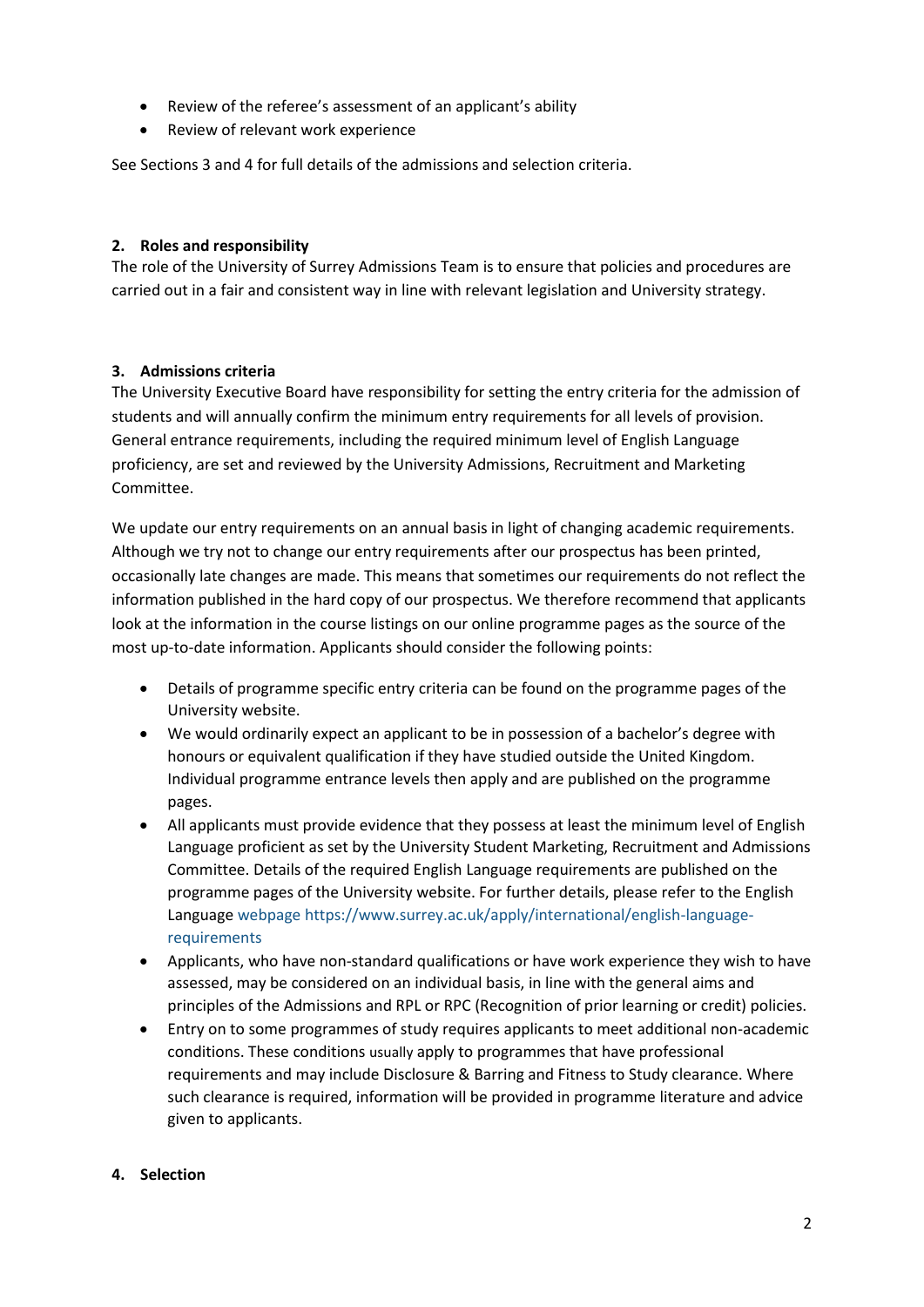The University's aim is to select those applicants who are likely to succeed academically and gain from the provision available. Aptitude for an individual programme is the primary criterion for selection and an academic decision will always be reached on an application before other factors are taken in to account.

Our Selection Criteria ensures:

- Decisions are fair and consistent in relation to the published entry criteria.
- We consider evidence of a candidate's potential to succeed on the programme. Where appropriate, admission staff may consider contextual factors in relation to an application.
- We operate a transparent selection process. Selection may be on the basis of an application form (with or without additional required written work or a portfolio) or on application plus audition/interview. Candidates are entitled to know in advance of an interview what the process will be.
- We communicate in a timely way with the applicant, advising them on the outcome of their application. The University will communicate via email and Surrey Self-Service.
- The University of Surrey will take into account compliancy requirements in regard to external legislation (such as the UKVI requirements) when reviewing an application.

#### English Language

All applicants must meet the University's minimum English language level through the most recent evidence of one of the following prior to admission;

-An approved Level 2 equivalent qualification including country equivalent

-An approved English Language test taken within 2 years prior to the start of the course

-Successful completion of the appropriate Pre-sessional English Language programme offered by the University of Surrey, provided it is completed immediately preceding the main degree programme or with exceptional agreement.

- Successful completion of an English Language assessment at the required level according to a University partnership agreement.

Applicants can also be exempt from completing one of the above if they are a national of a Majority English Speaking Country or have studied for a minimum of one full academic year, and successfully completed within the past five years a qualification at least equivalent to a UK Bachelors taught in English. For further details please visit th[e English language webpage.](https://www.surrey.ac.uk/apply/international/english-language-requirements)

In some cases, a student will present a variety of pieces of evidence, sometimes conflicting, regarding English language ability.

The principle here is to judge the student on the **most recent** piece of evidence, except that an IELTS taken no more than 6 months before the end of a degree course takes precedence over degree study. Where a student registers for an IELTS test but subsequently withdraws without taking the test, they are judged on the other criteria and evidence of the cancelled test will be required.

#### **5. Applicants with disabilities**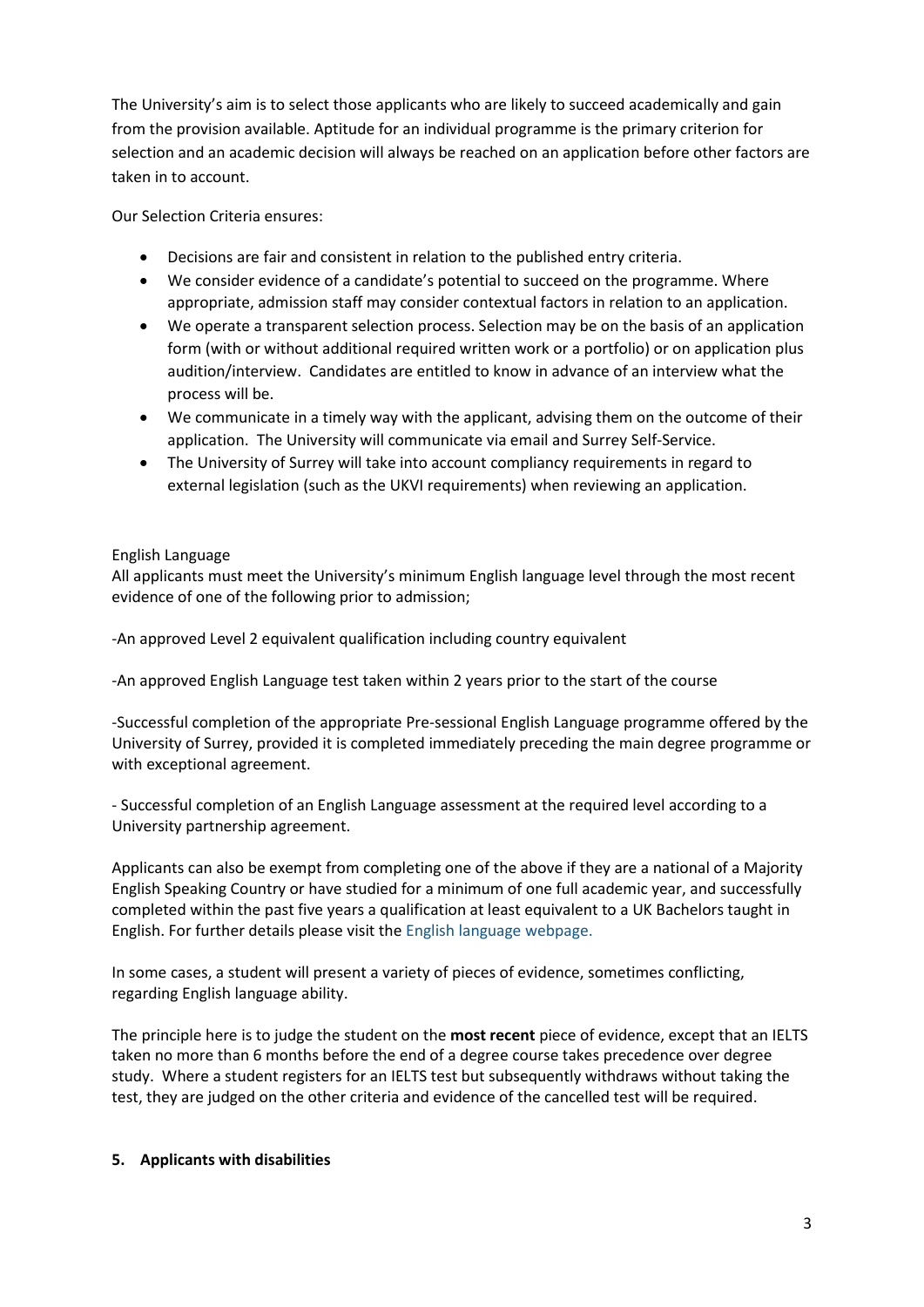The University of Surrey is committed to equality of opportunity for all of its students and encourages applications from students with disabilities or specific learning difficulties. The University's policy of equal opportunity ensures that all applicants are considered on the same academic grounds. It is important, however, that applicants with a disability make this known to the University so that appropriate arrangements for reasonable adjustments to support their education and learning can be made. A procedure for exploring all possible reasonable adjustments with the participation of the applicant will be followed. In exceptional cases, the University may require further advice from health professionals.

Occasionally, other criteria may need to be considered, such as the requirements of professional, statutory or regulatory bodies. For example, applicants to nursing programmes must undergo an occupational health check.

#### **6. Applicant conduct**

Applicants and their representatives should note that the University will not tolerate inappropriate behaviour or language towards its employees or other applicants during the admissions process. Hostile or otherwise inappropriate behaviour or language, whether expressed verbally or in writing, will be viewed seriously and may adversely affect the consideration of an application, appeal or complaint. Such action may include the withdrawal of an offer or the rejection of an application.

#### **7. Criminal convictions**

The University aims to select those applicants who are likely to succeed academically and benefit from its programmes. Having a Criminal Conviction (as defined in th[e Criminal Convictions Policy\)](https://www.surrey.ac.uk/sites/default/files/2019-08/criminal-convictions-policy.pdf) will not usually prevent an applicant from gaining admission to the University.

A failure to disclose any Relevant Criminal Conviction(s) (as defined in the Criminal Convictions Policy) is taken seriously and could result in: the withdrawal of any existing or subsequent offer of a place; or to the termination of any subsequent registration in accordance with th[e Student](http://www.surrey.ac.uk/oscar)  [Disciplinary Regulations](http://www.surrey.ac.uk/oscar) or [Regulations for Fitness to Practise.](http://www.surrey.ac.uk/oscar)

Please see the [Criminal Convictions Policy](https://www.surrey.ac.uk/sites/default/files/2019-08/criminal-convictions-policy.pdf) for further details.

### **8. Deposit**

In order to firmly accept a postgraduate offer of admission at the University of Surrey, applicants are required to pay a deposit of £2000 towards the tuition fees. If the total fee for the year is less than £4000, applicants are required to pay a deposit of 50% towards the tuition fees.

The deadline to firmly accept your offer and pay your deposit will be highlighted in your offer letter which you can view on Surrey Self-Service. If you pay the deposit after this deadline you will still be considered for entry, subject to places being available on the programme.

For programmes starting at any other times of the year, the deposit must be paid no less than 10 days prior to the start of the programme. Applicants who require a visa to study in the UK are encouraged to pay their deposit as early as possible to allow time for the visa process.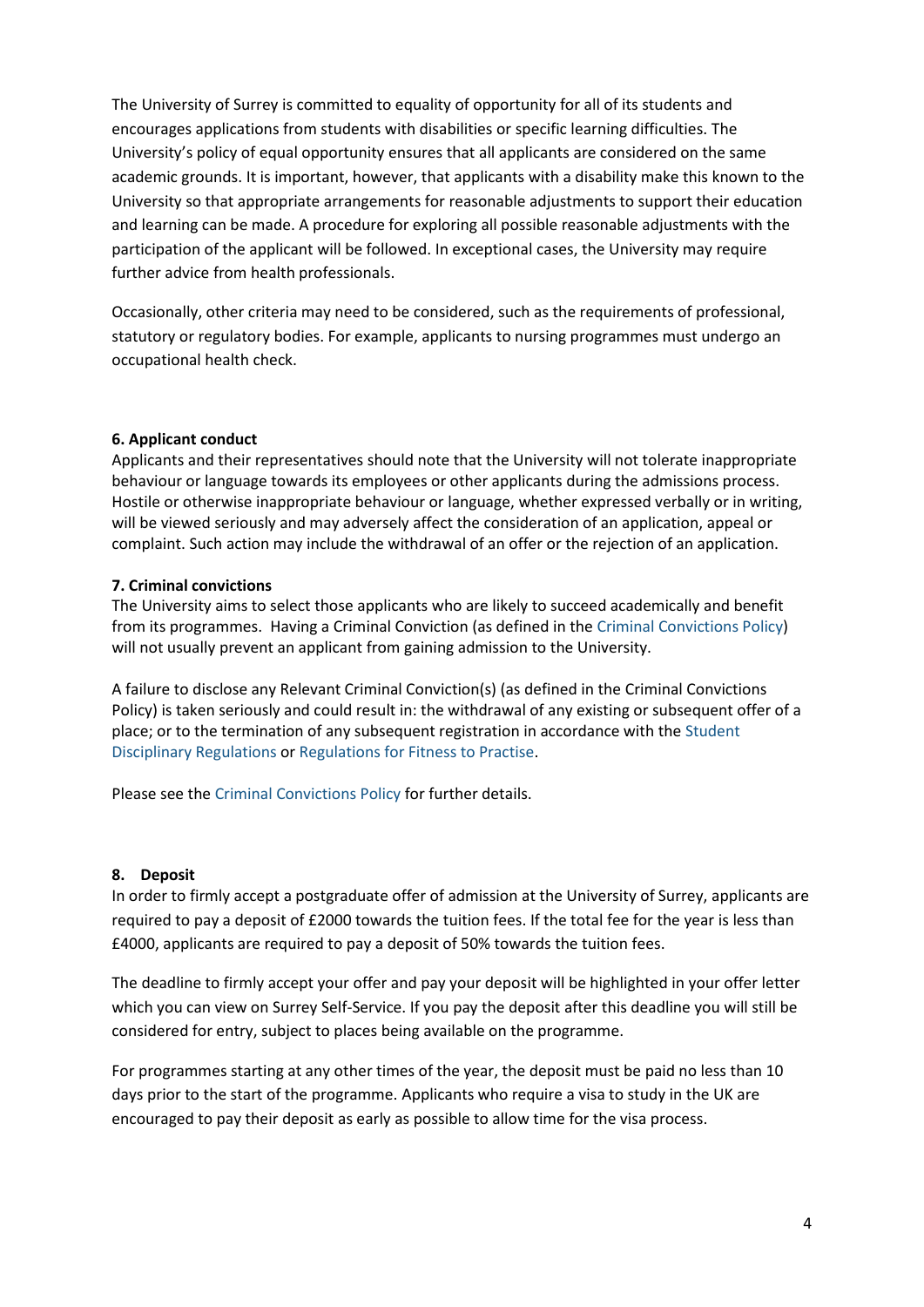### **9. Refunds**

Once a deposit has been paid, it can only be refunded for the following reasons:

• *Refusal of a student visa for an overseas applicant*

An applicant will be asked to provide proof that a visa has been refused and the University must be able to verify through the UKVI that the individual has been refused entry to the UK. An administration fee of £100 will be deducted from the refund. Any applicant suspected of submitting a visa application merely to obtain a refusal for a refund will not be eligible to have the deposit refunded.

• *Inability to meet conditions of offer*

An applicant will be asked to provide proof that they have been unable to meet the conditions of their offer. For English Language conditions it is expected that an applicant would continue to retake a test to fulfil conditions up to 6 weeks prior to the start of the course. An administration fee of £100 will be deducted from the refund.

• *Programme closure*

In the event that the University can no longer offer a place on a programme, due to closure or substantial changes to the programme, a full refund will be given.

If applicants wish to request a refund they must complete and submit a refund form within two weeks of the original start date of the course. This form can be found here.

Should any applicant be found to use fraudulent documents at the time of application or at the time of applying for entry clearance, no refund will be due.

### **10. Applicants who require a Student Route visa to study in the UK**

To apply for a Student Route Visa, students must have a Confirmation of Acceptance (CAS) for the University they wish to study at. This is a unique number which will enable students to apply for their visa. The University is under no legal obligation to sponsor any individual and exercises caution with respect to issuing a Confirmation of Acceptance for Studies (CAS) to not risk its status as a sponsor.

Confirmation of Acceptance to Study (CAS) will issued in accordance with the Student Route visa Sponsorship and CAS Issuing Policy, available at:<https://www.surrey.ac.uk/apply/policies>

Applicants who require a Student Route visa to study in the UK

# **11. ATAS**

It is mandatory for some applicants who need entry clearance to study in the United Kingdom and who are applying to certain programmes, to have an ATAS Certificate. We will not be able to issue a Confirmation of Acceptance to Study (CAS) or register applicants on to the programme until their clearance has been received. For further details, please visit the Foreign and Commonwealth Office website. gov.uk/academic-technology-approval-scheme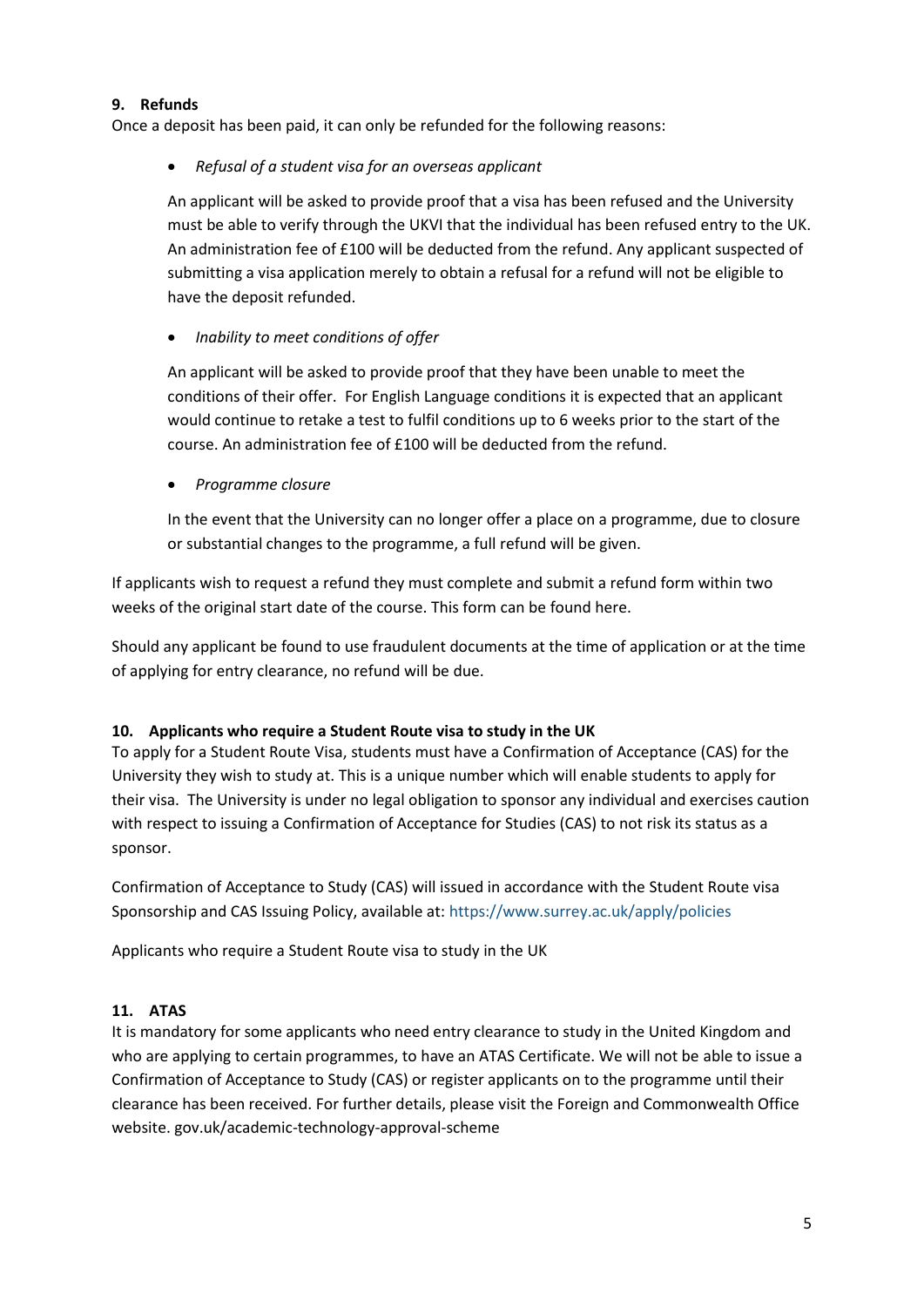### **12. Disclosure of information**

Failure to disclose relevant information or providing false information may result in the place being withdrawn.

# **13. Feedback**

The University may provide feedback if requested. Applicants must be aware that feedback will only be given directly to them unless the University has received written permission that the applicant is willing for the matter to be discussed with another individual. The applicant should also be aware that there may be cases where highly specific or tailored feedback may not be possible.

### **14. Complaints**

The University of Surrey is committed to delivering a high quality, efficient and fair admissions service in line with its selection criteria and policy. In the event that an applicant wishes to make a formal complaint, the University will ensure that all complaints are dealt with fairly, promptly, consistently and with due regard to the Equalities Act. If a complaint is upheld, the University will take appropriate action. If a complaint is not upheld, the reasons for the decision will be communicated clearly to the applicant.

An applicant does not have the right to appeal against an academic decision not to offer them a place at the University, as long as the decision can be shown to have been reached fairly and in accordance with the University's published entry requirement and selection criteria.

The University will only correspond with the applicant themselves, unless the applicant has provided written permission for the University to discuss this with another person.

Please refer to the full Complaint Policy.

### **15. Disclaimer**

Information on this site should be treated as a guide only and fee information is indicative only. You should seek up-to-date information from the University directly before applying and during the admissions process.

Whilst the University endeavours to ensure the information on this site is accurate and up to date, it is presented without any guarantees, conditions or warranties as to its accuracy. The University disclaims all liability and responsibility arising from any reliance placed on the information contained on this site.

The University undertakes a continuous review of its programmes, services and facilities to ensure quality enhancement. The University is also largely funded through public and charitable means and is required to manage these funds in an efficient and cost-effective way for the benefit of the whole of the University community.

The University, therefore, reserves the right if it considers it to be necessary: